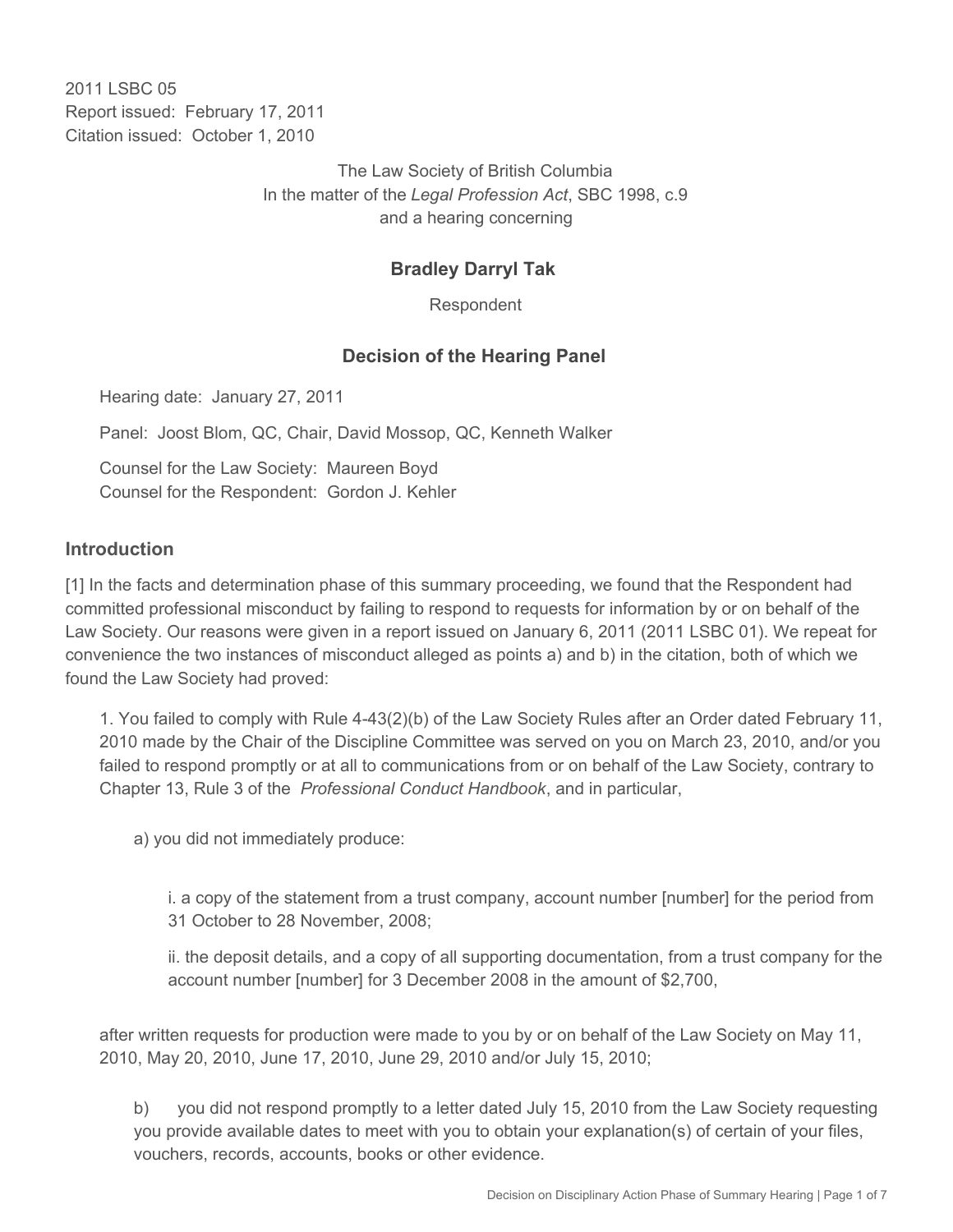[2] The Respondent's practice status has changed since the facts and determination phase of this proceeding. He was suspended from practice effective December 7, 2010 under Rule 3-74.1(2) for failure to file his annual Trust Report for 2009. That suspension came to an end as of January 5, 2011, when he filed the report. In the meantime, however, his membership had ceased for non-payment of fees. We were advised by the Respondent's counsel that, before the end of December, the Respondent sent in a renewal of his membership with cheques to cover his fees and other amounts owing to the Law Society, but one cheque was not honoured by the bank owing to a misunderstanding at the bank's end. The result was that the Respondent's practice fee was not paid as of the end of December as required by Rule 2-72(1) and the Respondent automatically ceased to be a member of the Law Society effective January 1, 2011 pursuant to s. 25(1) of the *Legal Profession Act*. We were advised that the Respondent's practice, consisting of 35 to 40 files, is in the hands of a locum, pursuant to Law Society requirements, and that the Respondent intends to apply for reinstatement (Rule 2-52) at the earliest opportunity.

[3] We now give our reasons on the disciplinary action.

## **Submissions of the Law Society**

[4] The disciplinary action sought by the Law Society was a suspension of six to nine months, to commence upon the Respondent's reinstatement as a member, when and if it occurs. It supported this proposed action by reference to the factors enumerated in *Ogilvie*, [1999] LSBC 17, which we consider below. The factors it particularly relied upon were the Respondent's prior disciplinary record, the repeated nature of the misconduct, the need for specific and general deterrence, and the need to ensure the public's confidence in the integrity of the profession by demonstrating that the Law Society effectively deals with lawyers who thwart the investigation of complaints made by members of the public.

[5] The Law Society also noted that it had given the Respondent notice by letter dated October 1, 2010, that it would raise ungovernability as an issue at the disciplinary action phase of the hearing. This met the requirement in Rule 4-35(6) that the Law Society must give 30 days' notice of its intent to raise the issue of ungovernability in a disciplinary hearing. The Society did not seek disbarment on the ground of ungovernability, but argued that the "appearance of ungovernability" called for strong disciplinary action that would bring home to the Respondent that, if he continued to ignore his regulatory body, the outcome would be disbarment.

[6] The Law Society put in evidence the Respondent's Professional Conduct Record. This comprised the following:

(a) A citation was issued against him on May 25, 2009, for failing to respond to communications from the Law Society and failing to provide a substantive response to a letter and a voicemail message. On July 21, 2009, a hearing panel ordered the Respondent to pay a \$2,000 fine and costs of \$2,000.

(b) The Discipline Committee referred the Respondent to the Practice Standards Committee regarding his breach of Rule 3-44(1) by failing to report unsatisfied judgments to the Law Society within seven days of entry, and regarding the possibility that the Respondent might not be maintaining the standards of financial responsibility set out in the Rules. The Discipline Committee also ordered a Conduct Review, which took place on December 10, 2009. The Conduct Review concerned the Respondent's dealing with his financial difficulties. The four unpaid judgments that led to the Conduct Review were a May 2005 certificate in favour of Revenue Canada for \$90,000, of which \$40,000 remained unpaid at the time of the Review; a builder's lien for \$900 that was registered in November 2005 and still unpaid at the time; a judgment in April 2006 for \$18,700 in respect of the Respondent's line of credit, of which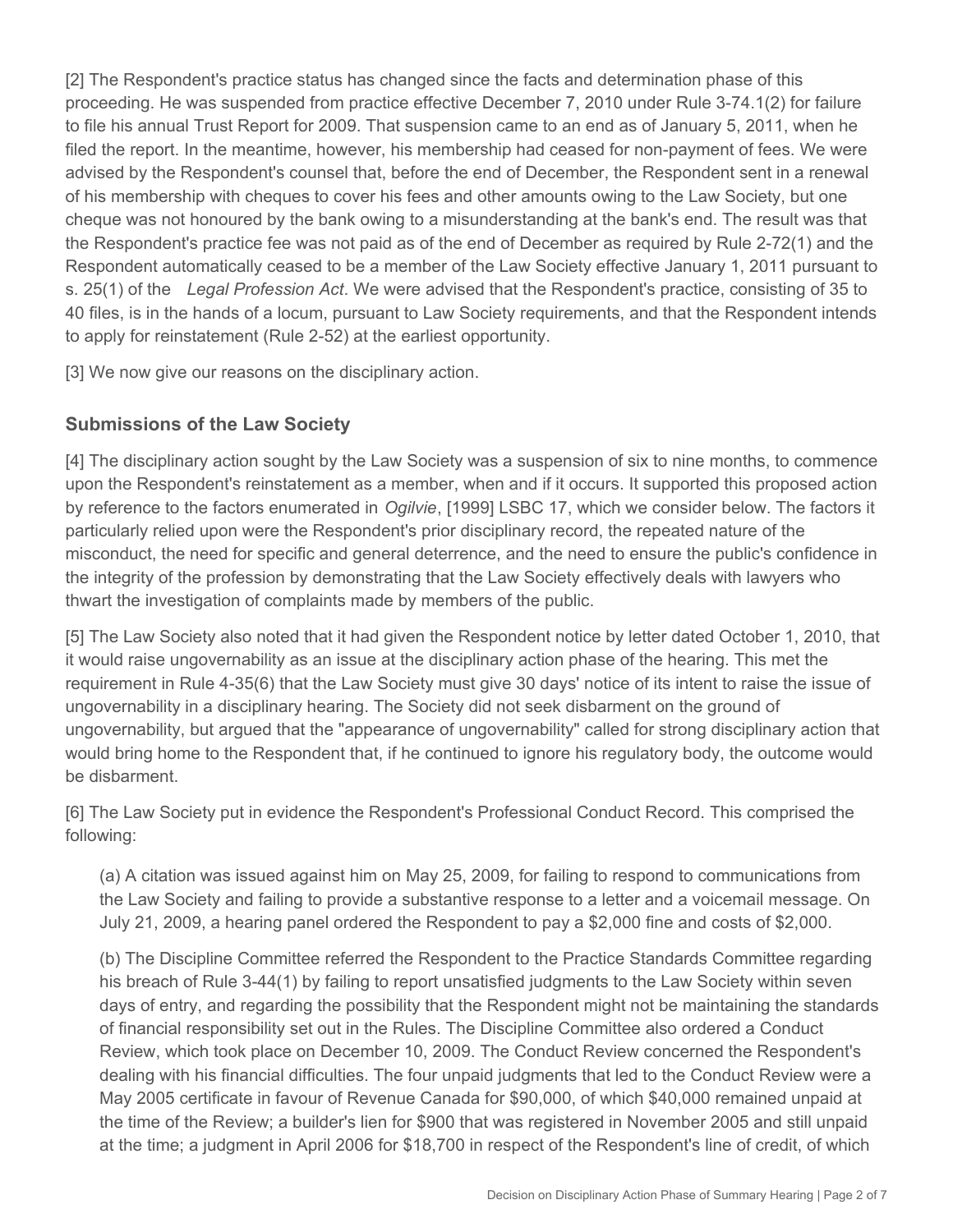about \$11,500 was still owing at the time; and a certificate for PST filed in June 2008 for \$5,400, which had been paid in full.

(c) A citation was issued on December 21, 2009, alleging that the Respondent had failed to respond to a letter and a telephone message from the Law Society. These were sent pursuant to an investigation by the Law Society of a complaint by KP, the substance of which was that KP had retained the Respondent in respect of a personal injury matter in or about September 2008 and given him a \$2,000 cash retainer, after which the Respondent had failed to respond to KP's repeated telephone calls and messages and so KP could not determine what, if any, steps the Respondent had taken on his behalf. On January 27, 2010, a hearing panel found that both allegations of failure to respond were proved and that they constituted professional misconduct. The hearing as to penalty was adjourned to April 8, 2010, on condition that the Respondent provide a copy of his trust ledgers or records and/or any banking records relating to the \$2,000 retainer by February 3, 2010. If the records were not produced, the penalty hearing would take place on February 5, 2010. (See (e).)

(d) At its meeting on March 4, 2010, the Practice Standards Committee considered a Practice Review Report from Law Society staff, dated January 14, 2010 on the Respondent's practice. The Committee accepted 14 recommendations in the report. These included that the Respondent speak immediately to someone at the Lawyers Assistance Program (LAP) and enlist the services of Derek LaCroix, QC, the LAP Director, or an alternative therapist to assist the Respondent in maintaining focus, prioritizing matters and dealing with any emotional stressors contributing to his failure to deal with communications from the Law Society and others. The Respondent was also to take various steps with respect to organizing his files and his office procedures and records. The Committee also ordered a follow-up Practice Review by December 1, 2010, and payment of costs of \$3,000 plus HST.

(e) On April 8, 2010, the hearing panel dealing with the citation of December 21, 2009, for failure to respond (see (c)) held its penalty hearing. Stressing that this was a second instance of failure to respond, which followed hard on the heels of the first, the panel ordered that the Respondent be suspended for 45 days from July 16, 2010, and pay costs of \$2,500.

(f) On December 7, 2010, the Respondent was notified that he was suspended, effective immediately, for failing to file a completed Trust Report for the period ended December 31, 2009, by the deadline of December 6, 2010. The suspension ended on January 5, 2011, when the Law Society received the completed Trust Report. (By this time the Respondent's membership had ceased for non-payment of fees; see para. [2] above.)

[7] The failures to respond that are the subject of the present proceeding are in effect a continuation of the failures to respond that led to the 45-day suspension from July 16, 2010 (see (e)). In both the earlier proceeding and this one, the Law Society communications and requests in question were part of the same inquiry, namely, whether the Respondent had received a \$2,000 retainer from his client KP and, if so, what had happened to it.

## **Submissions of the Respondent**

[8] Counsel for the Respondent described the Respondent's personal circumstances, which so far as relevant are discussed in our reasons below. Counsel introduced into evidence three letters, all dated January 26, 2011. Two were from lawyers who had worked alongside the Respondent; these are discussed below. The third was from GC, an older cousin of the Respondent. He and his wife and three children have had a close relationship with the Respondent, his wife, and their two children. GC's letter describes a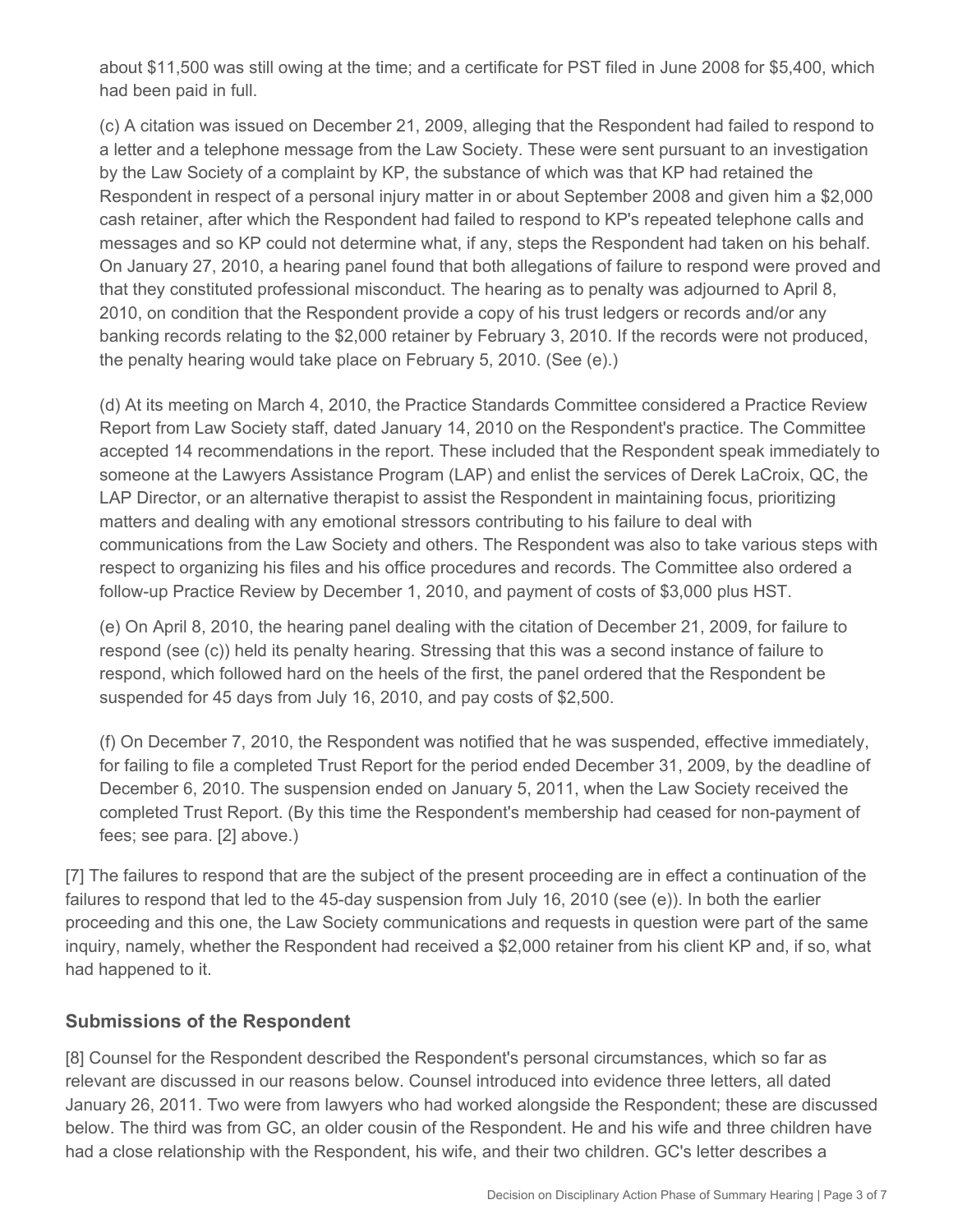gradual deterioration over the last years in the Respondent's emotional state, his ability to deal with financial matters, and his relationships with those close to him. The Respondent recently admitted to GC that his difficulties stemmed from depression, about which he had been seeing his family doctor for some years. GC said the Respondent had informed him of the issues with the Law Society in some detail, and he (GC) expressed the intention to help the Respondent work his way through his personal difficulties and through the financial consequences of the Respondent's disciplinary situation.

[9] The thrust of counsel's submissions was that the Respondent's misconduct was not chronic, but situational, the result of an accumulation of pressures the Respondent faced in his personal life. The Respondent's behaviour over the last year and a half was atypical of him, and was attributable to his rapidly worsening financial and personal difficulties, together with emotional problems that were related to them. Not only the Respondent, but also his family had experienced emotional strain, notably as a result of illness and death of his wife's mother during the period of the failures to respond in this case. The Respondent, it was argued, had now acknowledged his situation and was taking steps to remedy it. He had retained counsel to assist with his Law Society disciplinary matters; he had advised his wife and family of his difficulties and the reasons for them; he had met with LAP, and he had pleaded guilty to the Canada Revenue Agency's prosecution of him for failures to file and for non-payment of taxes. The Respondent has had a consultation with one psychiatrist and is on the wait list for another psychiatrist to do a full assessment.

[10] The Respondent's counsel suggested that the misconduct here was omission rather than commission. There was no indication that the Respondent's failures to respond were a deliberate attempt to conceal facts or to delay the Law Society's investigation. Counsel proposed that in the light of all the circumstances, three months' suspension would serve the purposes of specific and general deterrence.

#### **Reasons for Decision**

[11] We assess the disciplinary action in light of the non-exhaustive list of factors given in *Law Society of BC v. Ogilvie*, 1999 LSBC 17:

- (a) the nature and gravity of the conduct proven;
- (b) the age and experience of the respondent;
- (c) the previous character of the respondent, including details of prior discipline;
- (d) the impact upon the victim;
- (e) the advantage gained, or to be gained, by the respondent;
- (f) the number of times the offending conduct occurred;

(g) whether the respondent has acknowledged the misconduct and taken steps to disclose and redress the wrong and the presence or absence of other mitigating circumstances;

- (h) the possibility of remediating or rehabilitating the respondent;
- (i) the impact on the respondent of criminal or other sanctions or penalties;
- (j) the impact of the proposed penalty on the respondent;
- (k) the need for specific and general deterrence;
- (l) the need to ensure the public's confidence in the integrity of the profession; and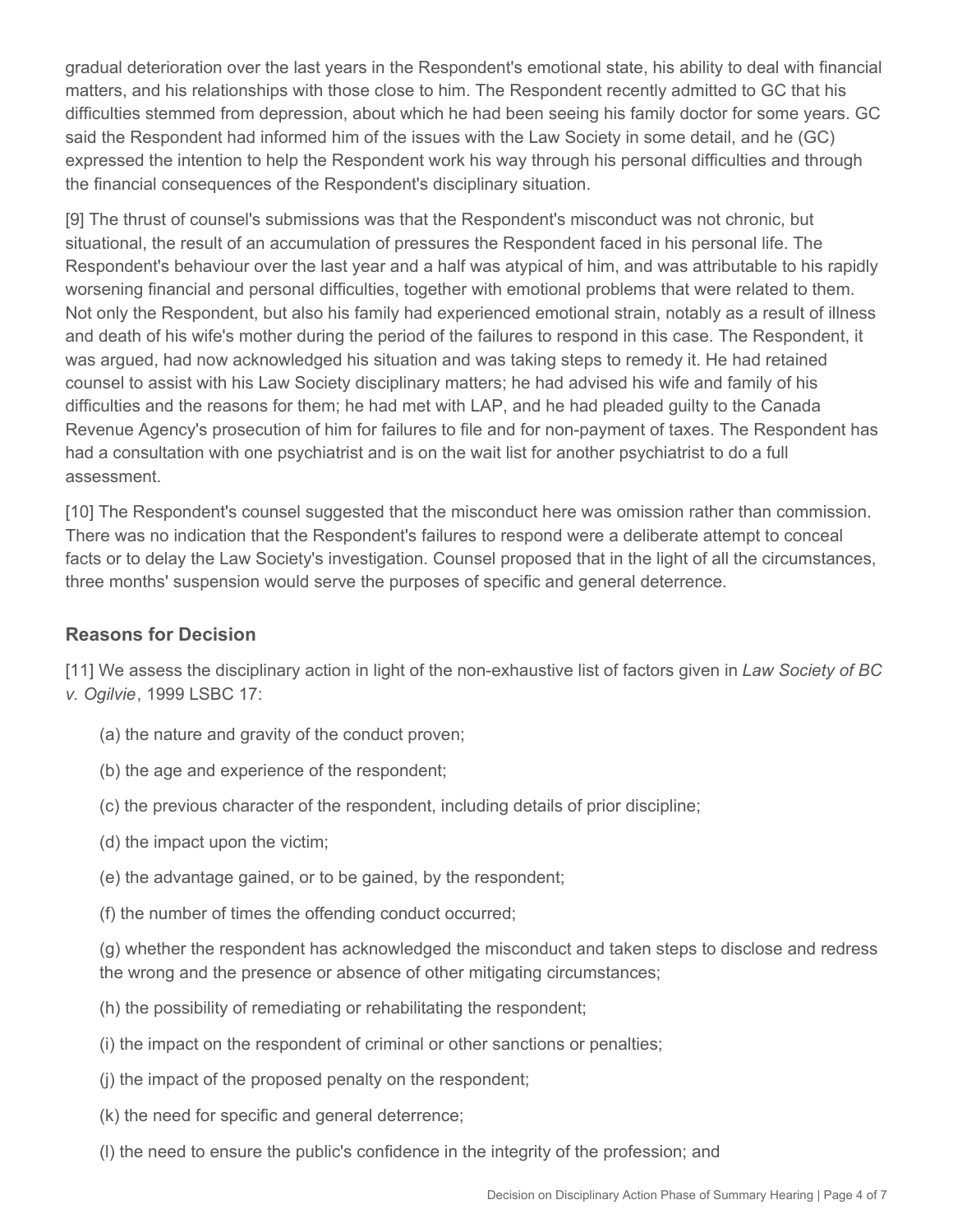(m) the range of penalties imposed in similar cases.

[12] In this case there was no victim injured by the Respondent's conduct (factor (d)). Nor was there any evidence that the Respondent gained an advantage by his delay in providing the bank records (point (a) of the citation) or by failing to provide dates to meet with Mr. Barbour (point (b)) (factor (e)). No other sanctions or penalties have resulted from the Respondent's failures that are the subject of this proceeding (factor (i)). We therefore do not further consider factors (d), (e) and (i).

[13] On the nature and character of the conduct proven (factor (a)), the Law Society is right to stress the serious nature of any failure by a lawyer to comply with requests for information made by the Society in its regulatory capacity. The capacity of the Society to carry out its statutory responsibilities in the public interest could be impaired or even stultified if lawyers were left under the impression that a failure to comply with the Society's requests for information would lead to only mild penalties.

[14] We also accept the Law Society's argument that the Respondent's misconduct, which is the subject of this proceeding, is aggravated by the fact that, within the last year and a half, he had already been disciplined twice for failing to respond to the Law Society's requests for information. The second of these disciplinary actions related to a request for information in investigation of the same client complaint as the requests in this case, and the Respondent had been suspended from practice for 45 days. He was actually under that suspension for much of the time during which he was failing to respond to the requests in this case. Under these circumstances a significant escalation in disciplinary action is called for.

[15] On factor (b), age and experience, the Respondent is 46 years old and was called to the Bar in 1991. After four years as Crown counsel, his practice has been concentrated in criminal defence work. We were told that he had a busy practice. Counsel for the Respondent provided us with two letters from lawyers who had knowledge of the Respondent's practice. One was Lothar Kiner, who was the Administrative Crown Counsel who supervised the Respondent during his time with the Crown. The other was Peter Wilson, QC, an experienced defence lawyer who, in a four-month trial in 2007, had defended a co-accused who was being tried with the Respondent's client. Both letters described the Respondent as competent and hard-working counsel. Mr. Kiner's letter expresses this opinion while adverting to the Respondent's disciplinary problems with the Law Society; it is not clear from his letter whether Mr. Wilson was aware of the disciplinary events.

[16] Factor (c), the Respondent's previous character and disciplinary record, is important in this case. In the Respondent's favour is that he practised for about 17 years without any problems relating to his professional conduct. Against that, however, must be set the string of largely interrelated disciplinary proceedings since July 2009, as described above in para. [4]. This also relates to factor (f), the number of times the offending conduct occurred.

[17] As to whether the Respondent has acknowledged the misconduct and taken steps to rehabilitate himself (factors (g) and (h)), there was certainly evidence that he acknowledged the misconduct, and there were at least indications that he was, at long last, taking steps to deal with his financial and organizational problems and the emotional difficulties that seem to underlie them. He has begun to seek help by retaining counsel to represent him in these proceedings, by contacting LAP, and by consulting a psychiatrist. He is attempting to get his financial affairs under control. We know of no reason why the Respondent should not be able to overcome his difficulties and resume what, until 2009, was an unblemished record in the practice of law. On the other hand, the positive steps the Respondent has taken are all extremely recent, and it is too soon to say whether or not they truly mark a turning of the page.

[18] In assessing the length of a suspension it is appropriate to take into account the impact that the suspension will have on the Respondent (factor (j)). The Respondent is a sole practitioner mainly doing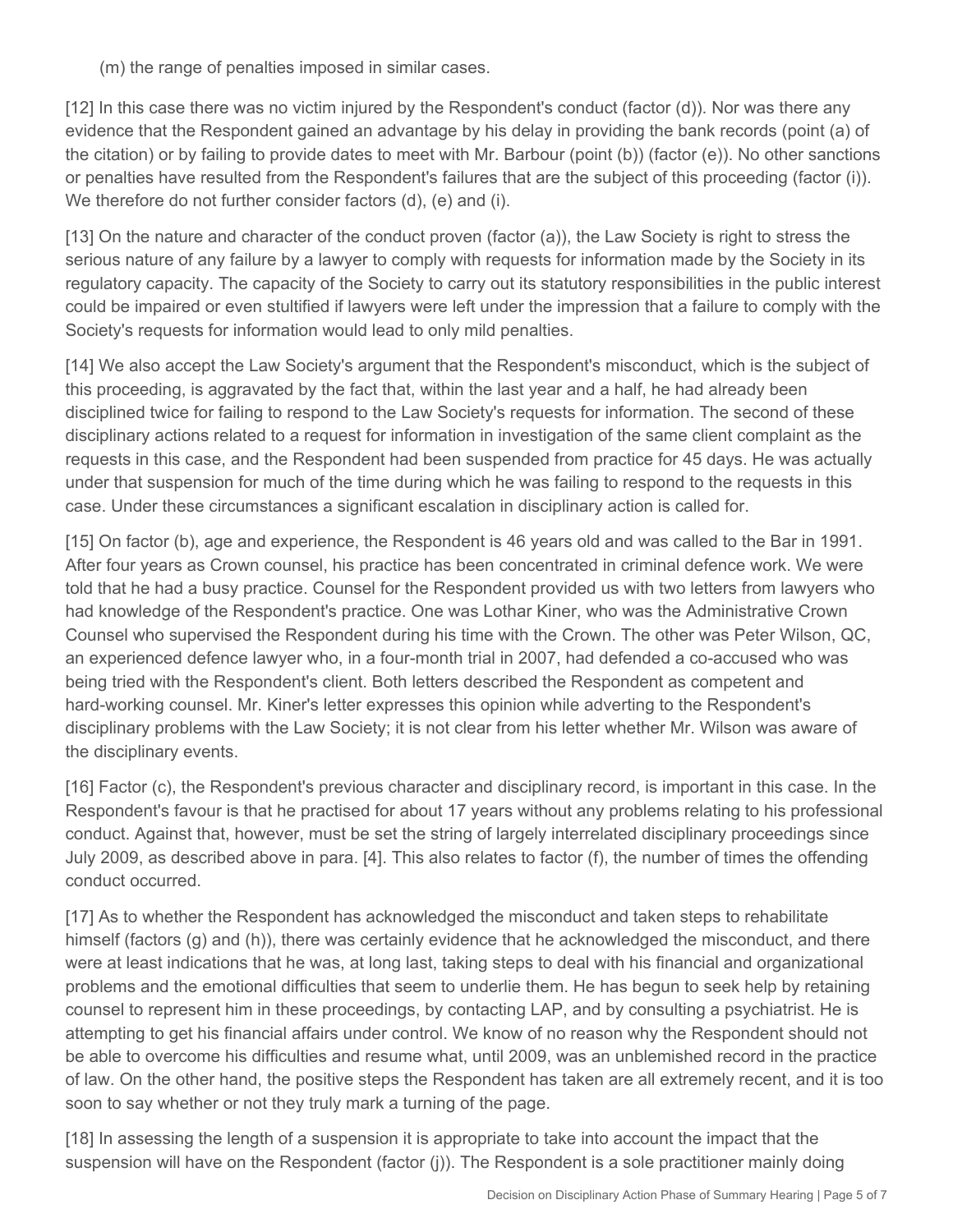criminal defence work. The longer the suspension, the more seriously his practice is likely to be eroded. He is the sole income earner in the family. We were told that he has no savings and no assets except for his share of the equity in the family home. The cessation of income from practice is expected to require borrowing on the security of the family home, if that can be arranged. The Respondent has received notice of foreclosure on his mortgage loan on the house but we were told there is enough equity in the property that finding a lender who will make an additional loan appears feasible. The longer the suspension, the more he and his family will be put under financial strain.

[19] As for deterrence, the Respondent's failure to alter his behaviour, even after the previous disciplinary measures against him, clearly makes specific deterrence (factor (k)) a major consideration. As counsel for the Law Society pointed out, the Respondent not only persisted in a pattern of failing to respond to Law Society communications, but he also failed, until the last few weeks, to take any of the steps ordered by the Practice Standards Committee in March 2010 (see para. [4], item (d)). General deterrence (factor (l)) is always important in cases of failure to respond, because of the vital public interest in maintaining the Law Society's ability to respond to complaints promptly and effectively.

[20] Given that a 45-day suspension was ordered for previous failures to respond, and the Respondent persisted in his pattern of misconduct, the disciplinary measure in the present case must clearly be a suspension and it must be a substantially longer suspension.

[21] The precedents on failure to respond give some guidance. In the cases the Law Society put before us, by far the longest suspension was that in *Law Society of BC v. Basi*, 2007 LSBC 25. The lawyer had previously been suspended for four months (2005 LSBC 1) for breaches of two undertakings, two instances of failures to respond to communications from the Law Society, and failure to respond to communications from another lawyer. In the later proceeding he was found to have failed to provide quality service, failed to respond to the client, and failed twice to respond to the Law Society. The lawyer told the hearing panel he did not intend to practise law in the future, although the panel (at para. 21) attributed the statement to his remorse and to his fragile psychological condition. The panel ordered that he be suspended for 18 months. We note that the circumstances in *Basi* were quite different from those in this case, including the fact that the misconduct found there extended beyond the lawyer's behaviour vis-à-vis the Law Society to his behaviour vis-à-vis other lawyers and his client, a pattern of failures a good deal broader in scope than that in this case.

[22] The other failure to respond cases involved penalties ranging from a reprimand to a three-month suspension. The latter was ordered in *Law Society of BC v. Ashton*, 2004 LSBC 12, in which the respondent lawyer failed, over a period of seven months, to respond to communications from another lawyer.

[23] A matter discussed in *Basi*, 2007 LSBC 25, and also raised in this case by the Law Society (see para. [5]), is ungovernability. In this case the Society did not take the position that the Respondent was ungovernable and so should be disbarred. However, counsel did suggest that the "appearance of ungovernability" in the Respondent's conduct was a distinct reason for lengthening the period of suspension. Law Society counsel did not press that argument, and we do not rely on it. It seems to us that the other factors we have noted enable an appropriate disciplinary action to be set. In addition, any arguments about the Respondent's suitability for practice can be raised and considered as part of the reinstatement process, if and when the Respondent applies for reinstatement.

[24] Considering all of the factors discussed above, we are of the opinion that an appropriate disciplinary action in this case is that the Respondent be suspended from practice for four months.

[25] The Law Society's position was that any period of suspension should run from the date when the